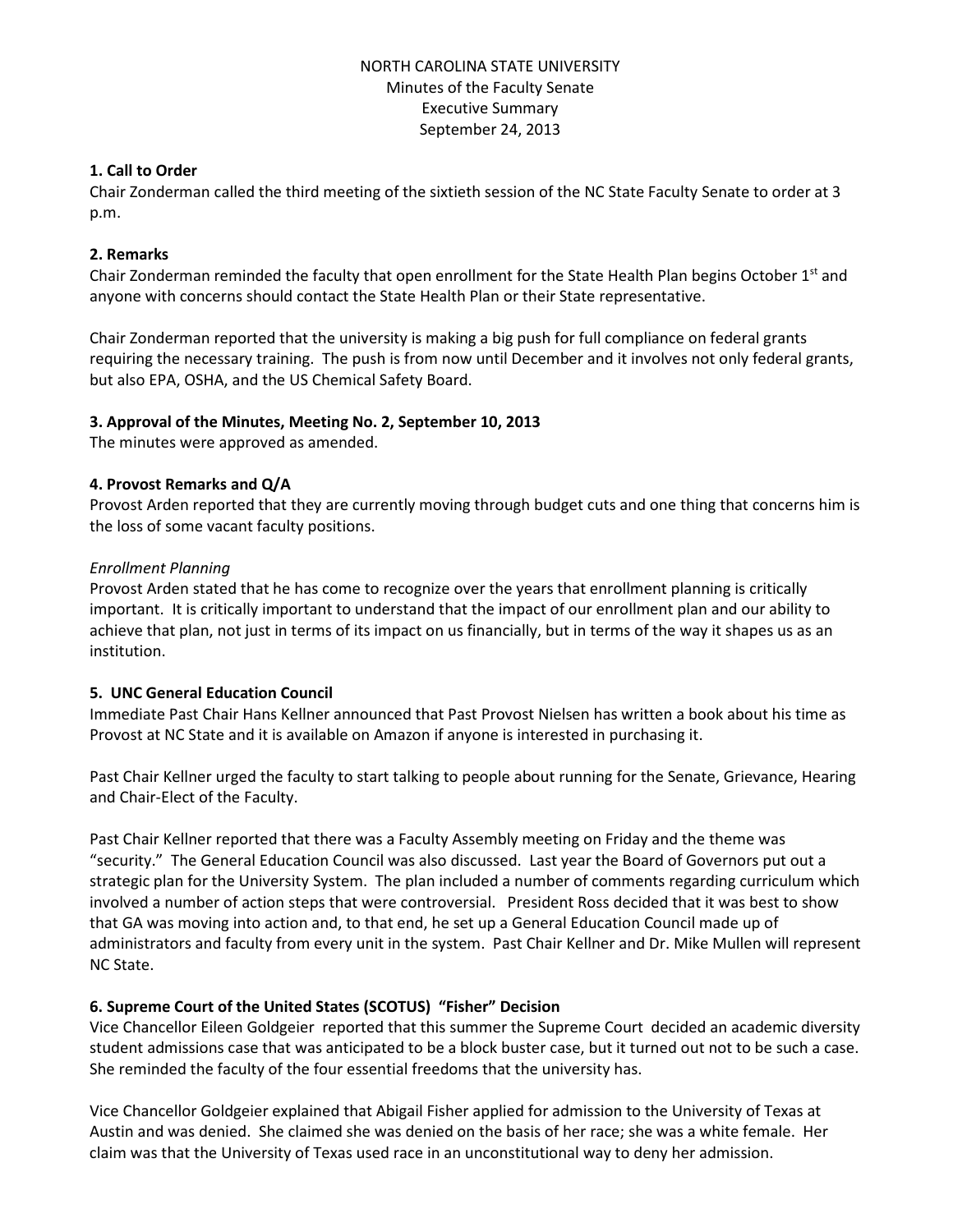#### *What was the Fisher case?*

The State of Texas came out with a 10% plan which means the top ten percent of students who graduate in their public high school are entitled to admissions to one of the state public universities. The University of Texas at Austin was able to fill its freshmen class almost 80% with the top 10% plan. Demographics are very different in Texas than they are in North Carolina, so they had a very diverse class in that 75 or 80 percent. Fisher did not graduate in the top 10% of her class, therefore she got a review that the non-top ten get, which was called the Holistic Review (which is what we do on our campus).

Vice Chancellor Goldgeier stated that who gets to study here is considered an academic decision. The courts will always defer to universities as it relates to academic decisions, but there is some waiver about how much deference a university gets.

## **7. Enrollment Planning**

Senior Vice Provost Duane Larick reported on the enrollment planning process.

Vice Provost Larick stated that the UNC System is a biennium enrollment planning process. NC State submitted a two year enrollment plan last year for 2013-14 and 2014-15, and we are in the second year of that. We have an opportunity, hopefully, to reconsider the plan for fall of 2014, because historically the administration receives a request from GA asking us to look at the university's census data from 2013 to see if adjustments need to be made for 2014.

## **8. Old/New Business**

*Resolution on Diverse Student Body* The resolution was presented for a first reading.

After much discussion the Senate passed a motion with unanimous consent to accept the first reading of the amended resolution.

## *Business Licenses for Faculty*

Dr. Marie Davidian raised a concern about Business Licenses for Faculty. She stated that a "Processing Center" out of Fresno California has been retained by MuniServices, LLC , a company contracted by the City of Raleigh to conduct a formal review looking for businesses that may be operating in the City of Raleigh without a license. She was asked to respond to a letter that she received within thirty days stating whether or not she is operating a business and if so she would need to pay the business license tax. She noted that she has given talks, have served on advisory committees, and she has also served on NRH study sessions where she receive honorariums.

Dr. Davidian stated that she wanted to make the faculty aware of this concern because they need to be protected against this happening to them.

Chair Zonderman stated that the Executive Committee will draft a letter of concern to the General Counsel stating that this could be a potential concern to other faculty members.

## **9. General Faculty Meeting**

Chair Zonderman encouraged the faculty to attend the General Faculty meeting on Tuesday, October 8<sup>th</sup> in G20 Kamphoefner Hall.

# **10. Adjourn**

A motion passed to adjourn the meeting at 4:46 p.m.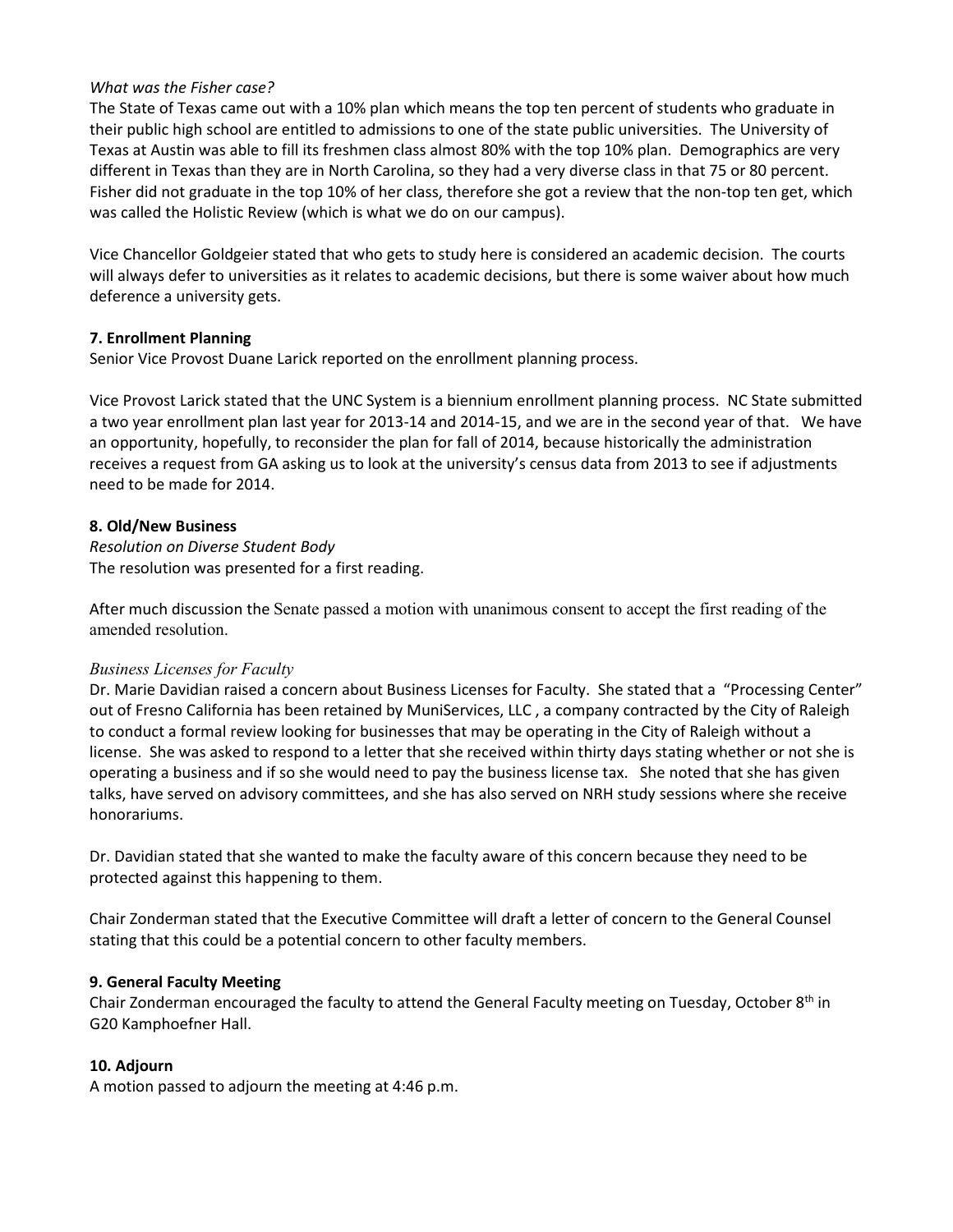## NORTH CAROLINA STATE UNIVERSITY Minutes of the Faculty Senate

**Regular Meeting No. 3 of the 60th Session: Faculty Senate Chamber September 24, 2013 Present:** Chair Zonderman, Immediate Past Chair Kellner, Secretary Daley, Provost Arden; Senators Aday, Aspnes, Bartlett, Bernhard, Bird, Borden, Bourham, Bradley, Edwards, Fleisher, Fuentes, Funkhouser, Heitmann, Holden, Knopp, Knowles, Krause, Lafitte, Lucia, J. Moore, M. Moore, Morgado, Nfah-Abbenyi, Rucker, Sztajn, Williams

**Excused:** Parliamentarian Weiner; Senators Ade, Devetsikiotis, Lunardi, Penrose, Spontak, Tyler

**Absent:** Senators Allaire, Marks

**Guests:** Duane K. Larick, Provost's Office; Michael Mullen, Division of academic & Student Affairs; Jacob Majilees, Grad Student/MSE; Marie Davidian, Statistics; Marcia Gumpertz, OIED; David Hunt, Communications; P. J. Teal, Chancellor's Office; Eileen Goldgeier, General Counsel; Shawn Troxler, Office of General Counsel; Betsy Brown, Provost's Office

## **1. Call to Order**

Chair Zonderman called the third meeting of the sixtieth session of the NC State Faculty Senate to order at 3 p.m.

## **2. Remarks**

Chair Zonderman reminded the faculty that open enrollment for the State Health Plan begins October  $1<sup>st</sup>$  and anyone with concerns should call the State Health Plan or their State representative.

Chair Zonderman reported that the university is making a big push for full compliance on federal grants requiring the necessary training. They have tried to make this training as "painless" as possible. He stated that it is a compliance issue and the push is from now until December and it involves not only federal grants, but also EPA, OSHA, and the US Chemical Safety Board.

# **3. Approval of the Minutes, Meeting No. 2, September 10, 2013**

The minutes were approved as amended.

# **4. Provost Remarks and Q/A**

Provost Arden reported that they are moving through budget cuts and stated that it is very difficult because once you get into several years of these cuts there is not much more flexibility left in the units.

Provost Arden stated that one thing that concerns him is the loss of some vacant faculty positions. We need to figure out, for the long term, how to get out of this cycle. This is one of the reasons that we have not made significant gain in tenured and tenure -track faculty members in fifteen years.

Provost Arden stated that we are starting to move the needle a bit through the Faculty Excellence Hiring Program, which added twenty four tenured and tenure track faculty to the university. That is something that we are going to have to pay attention to because if we continue to lose budget without replacement resources, one of the few ways that department heads and deans have to do that is to sacrifice vacant faculty positions and in some cases NTT positions as well, so the roll out impact of that is concerning.

Provost Arden stated that he is also concerned about the vacant faculty lines that are often used in many other things including some operating budgets . That is often what is used for assistantships as well, within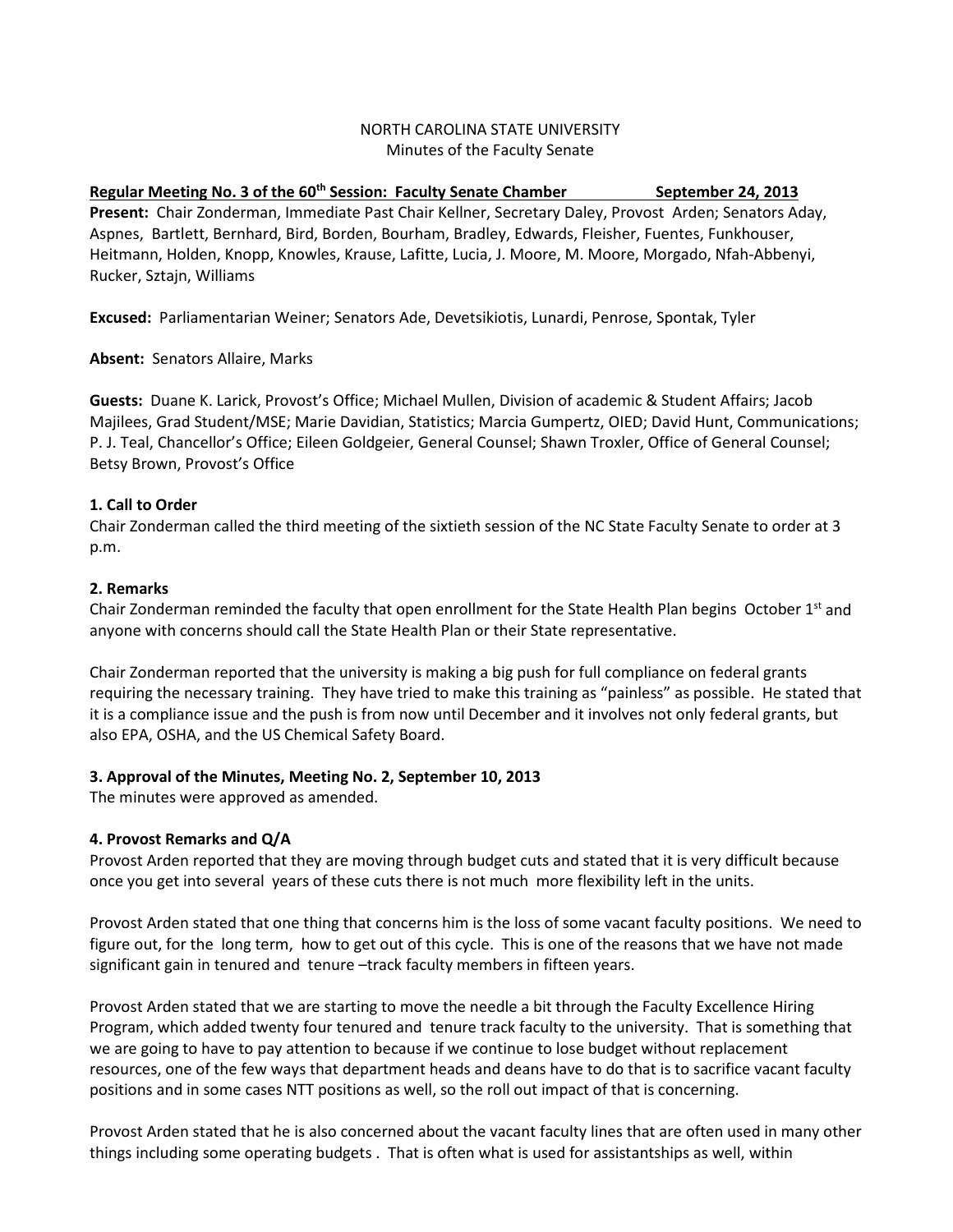departments. This could have a snowball effect, meaning that the more we sacrifice teaching assistantships the less likely we are to meet our long term enrollment goals particularly on the graduate side.

Provost Arden stated that he plans to talk a lot over the next six months about long term strategic budgeting, making sure that we do things long term and that we put our core resources where they are essential. He stated that he and Chancellor Woodson feel very strongly about maintaining faculty positions, particularly tenure-tenure track faculty positions, and in fact, growing those positions is a very high priority, as is maintaining assistantships for our graduate students, and getting on to a more firm footing with our graduate student support plan.

## *Enrollment Planning*

Provost Arden stated that he has come to recognize over the years that enrollment planning is critically important. It is something that we kind of take for granted and it is also a little bit of a painful process. It is critically important to understand the impact of our enrollment plan and our ability to achieve that enrollment plan not just in terms of its impact back on us financially, but in terms of the way it shapes us as an institution.

Provost Arden stated that at one time in our history it was somewhat of a mantra that we had to grow, grow, grow our undergraduate population and the concept was that it would feed enrollment growth dollars, and it did to a certain degree, but because of the way funding formula works you have to enroll a lot of undergraduates to generate a certain amount of money. That put tremendous pressure on the resources of the university both physically and human resources of the university in the first couple of years. Simply backing off to only 4200 freshmen that were admitted has had dramatic impacts on the caliber of our freshmen coming in, it also means that there is somewhere between 1100 and 1200 less first and second year students trying to get General Education courses in the first couple of years and so it has led to more of a balanced distribution of resources per student FTE, particularly in the first couple of years.

Provost Arden stated that he thinks the plan that we have developed is a good plan but the flexibility in the system and our ability to actually predict student numbers on campus is going to be particularly important, so we are going to be paying a lot of attention to making sure that we refine our models as we go forward not where we can just accurately admit and enroll the correct number of students, but so we can accurately predict the number of students that are on campus at any point and time and make sure that we aim for and meet certain budget objectives.

## **5. UNC General Education Council**

Immediate Past Chair, Hans Kellner announced that Past Provost Nielsen has written a book about his time as Provost at NC State and it is available on Amazon if anyone would like to purchase it.

Past Chair Kellner urged the faculty to get out and start talking to people about running for the Senate, Grievance, Hearing and Chair-Elect of the Faculty. It's never too soon to get people thinking about it. We have to get those people out to enable us to have candidates.

Past Chair Kellner reported that there was a Faculty Assembly meeting on Friday and the theme was "security." We also talked about the General Education Council. Last year the Board of Governors put out a strategic plan for the University System. In this plan were a number of comments regarding curriculum. It involved a number of action steps, which were controversial. So President Ross decided that it was best to show that GA was moving into action and to that end he set up a General Education Council made up of administrators and faculty from every unit in the system. Past Chair Kellner and Dr. Mike Mullen will represent NC State.

Past Chair Kellner stated that the purpose of this is to basically see what in terms of implementation is possible, what is desirable, and what it will cost. So, we are looking at all the items that find their way into the strategic plan and are otherwise going on. He stated that this General Education Council which he discovered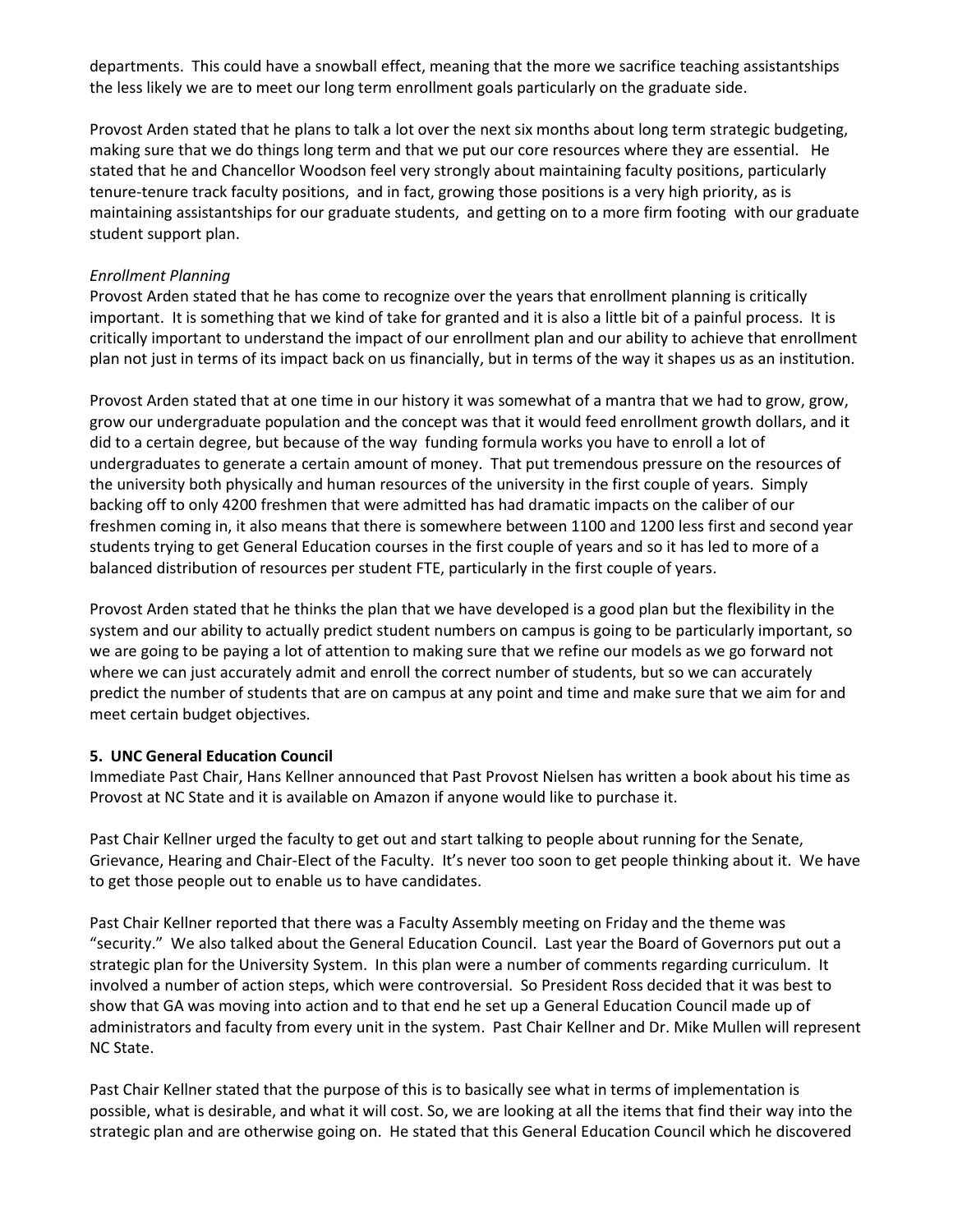is seriously misnamed because it's actually not about General Education. If it were really about General Education we would have much more cause to be concerned.

Past Chair Kellner stated that this is going to deal with the issues of core competencies. Some data have been provided on choosing the major core competencies that the core competencies committee of the General Education Council should recommend. The leaders right now are a) critical thinking and b) written communication. It is to be noted again, these are simply things that we are willing to assess. They have nothing to do with matches against courses, curriculum, and that sort of thing. We have to separate general education thinking from core competency thinking.

Other aspects of the General Education Council are the interest in assessment, primarily the qualitative side, which is looking into E portfolios. All the campuses were polled as to whose doing E portfolios on campus, how extensive is it, and quantitative assessment as it were having to do with a big test that will deal with value added longitudinally through the years of the individual. This is the "academically adrift" driven part.

The strategic plan recommends that we all adopt the CLA, Collegiate Learning Assessment test and so there is a subcommittee dealing with the CLA piloting project this year which is going on right now even as we speak at about a half dozen schools in the system. There is also a Core Competency Committee and they are going to make their recommendations

Past Chair Kellner stated that the CLA Committee is the one that he knows best. We don't do it here now ( we have done it here) and we give a different test here. So to change or to add a different test would be highly disruptive. One of the issues that we discussed is need this be uniformed across the system and the answer seems to be in the intention of the document is yes it does need to be uniform across the system for a number of reasons.

Does it need to be the CLA? The answer in the document is not necessarily, but the CLA seems to have the inside track right now. That is pretty much where we stand.

Past Chair Kellner stated that he thinks this is a difficult thing for NC State, but it looks as though things are moving toward the college learning assessment. In the committee that he chairs at the Faculty Assembly the suggestion came up, why can't the UNC System make up its own exam. Questions

## *Who is going to make the final decision on the assessment tool?*

Past Chair Kellner stated that it's not altogether clear that anyone knows the answer to that. He thinks the General Education Council will make recommendations to the President and that he will take these recommendations and try to sell them to the Governors. The governors will make the decisions regarding the implementation of their strategic plan, but that GA will have an important advisory role.

## **6. Supreme Court of the United States (SCOTUS) "Fisher" Decision**

Vice Chancellor Eileen Goldgeier reported that this summer the Supreme Court decided about the last week of the session an academic diversity student admissions case and it was anticipated to be a block buster case, but it turned out not to be such a case. She reminded the faculty that the university itself has four essential freedoms.

- Who may teach
- What may be taught
- How shall it be taught
- Who may be admitted to study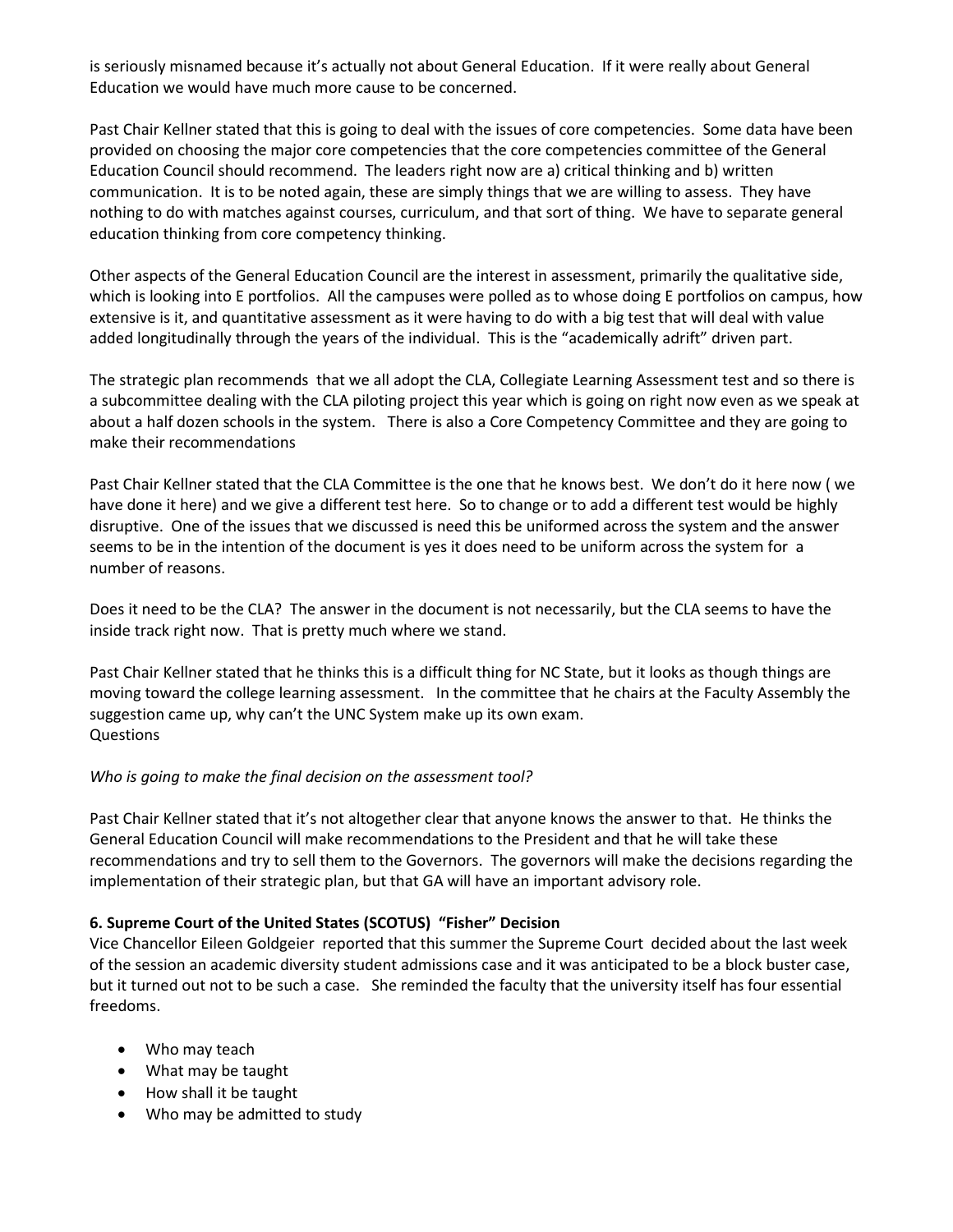This is academic judgment that the university and US faculty and administrators are delegated to decide who gets to study where.

Abigail Fisher applied for admission to the University of Texas at Austin and was denied. She claimed she was denied on the basis of her race, she was a white female. She claimed that the University of Texas used race in an unconstitutional way to deny her admission.

In 2003 at the University of Michigan the Law School and the Undergraduate College were sued alleging that their use of race in admissions was unconstitutional and this decision was a block buster case for higher education. The first case in which a plurality of the Supreme Court stated emphatically that diversity and student body admission was a compelling state interest. The University of Michigan's law stated school admission practices were upheld as being constitutional. The undergraduate policy and practices were held not to be constitutional.

So, if the government uses race in a policy or practice it is subject to strict scrutiny which is the highest level of review because the equal protection clause that says every person is entitled to equal protection under the law.

Strict scrutiny has two prompts

- 1. The policy or program must serve a compelling state interest; that was decided in 2003.
- 2. The program must be narrowly tailored to further that compelling interest.

What happened in the University of Michigan was that the law school was declared to have a narrowly tailored admissions practice and therefore it was upheld and the undergraduate college was not and therefore it was not upheld. That's the basis from going to 2003 and ten years later and it's 2013 and the Supreme Court decided Fisher.

## *What was the Fisher case?*

Vice Chancellor Goldgeier reported that Texas was very different from Michigan, it is known as a top ten state. Texas along with a hand full of others have passed state laws that have said public universities may not use race as a factor in undergraduate admissions. Texas is one of those states and as a result their law was passed there , and their diversity and undergraduate student population dropped somewhat. The State of Texas came out with a 10% plan which means the top ten percent of students who graduate in their public high school are entitled to admissions to one of the state public universities. The University of Texas at Austin was able to fill its freshmen class almost 80% with the top 10% plan. Demographics are very different in Texas than they are in North Carolina, so they had a very diverse class in that 75 or 80 percent. Fisher did not graduate in the top 10% of her class, so therefore she got a review that the non-top ten get, which was called the Holistic Review (which is what we do on our campus). The Fisher decision was decided 7 to 1 where Justice Kagan recused herself and Justice Ginsburg was the sole dissenter. This opinion was offered by Justice Kennedy and the good news is that Grutter(Michigan) was not overruled, that we know that the first part of scrutiny remains, that diversity and student body admissions is a compelling State interest. The problem is that in the prong of narrow tailoring, how you get your undergraduate freshmen class to look like whatever it looks like at the end of the index stage, the fifth circuit applied the wrong standard.

# Back to Academic Freedom:

Vice Chancellor Goldgeier stated that who gets to study here is considered an academic decision. The courts will always defer to universities as it relates to academic decisions, but there is some waiver about how much deference a university gets.

# **7. Enrollment Planning**

Senior Vice Provost Duane Larick explained the enrollment planning process.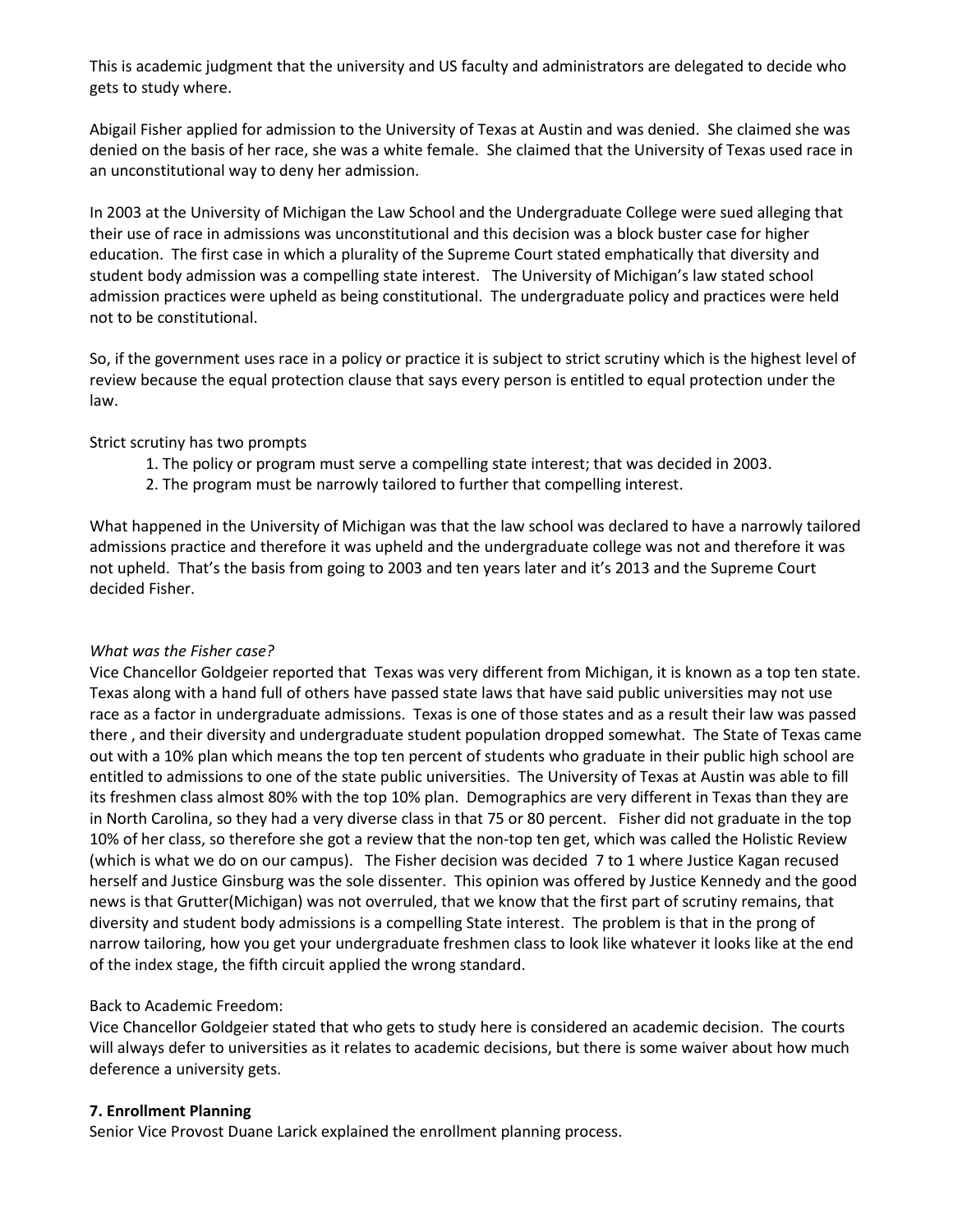Vice Provost Larick reported that the UNC System is a biennium enrollment planning process so NC State submitted a two year enrollment plan last year for 2013-14 and 2014-15 and we are in the second year of that. We have an opportunity hopefully to reconsider the plan for fall of 2014, because historically we receive a request from GA asking us to look at our census data from 2013 to see if adjustments need to be made for 2014.

Larick stated that we have 514 students below where we had planned to be for fall 2013 and three hundred eighty four of those are undergraduates. The new freshmen and external transfer enrollment targets were hit almost perfectly, because out of 5400 students we missed the target by eight. There is a lot of planning there, so what we missed was our continuing undergraduate students. Someone came up with an idea that student success was important and we should get students to finish more frequently and faster and our models didn't quite accommodate that as well as they should have so we had fewer sophomores, juniors, and seniors than we expected to have because students completed at a faster rate. We had 263 fewer continuing masters students than we thought we were going to have. The only place that we missed our new student target was at the doctoral level where we were short 75 new doctoral students.

Larick stated that the first thing he would say regarding the graduate student support plan is that it is a very complicated plan. The question was asked, can the GSSP adequately support international graduate students. The factual answer is that every student that was qualified for the GSSP, every student that had a RA, TA, or Fellowship for \$8,000 minimum is on the GSSP and is being supported by the GSSP. The GSSP has a lot of different pieces to it and some of those students like TA's are basically funded completely. If they are a Research Assistant on one of your grants, their in-state tuition, health insurance, and \$3000 of their tuition remission is paid by the grant. He stated that when he says 100% of the qualified students are funded by the GSSP it doesn't mean that the money is all coming from the Provost Office, it's a partnership between the source of the fellowship and the source of the central resources.

Larick stated that the other thing that happened and was unique to this year was sequestration and if you look at our grants we were behind in the receipt of funding from the federal government. On the positive side the funding is starting to flow again and not only are we kind of catching up, but we are ahead of last year because money that was supposed to come in January didn't come and it's coming in July, so there are a lot of pressures on doctoral enrollment and some real challenges for us.

We do have a 2020 enrollment plan and at one point that plan said we were going to grow the student population to 40,000 by 2020, and as a result of a lot of input that plan was changed and the target now is about 37000 students.

Larick stated that the enrollment plan has fundamentally influenced the enrollment planning process because now we have a plan that says we are going to basically hold flat new freshmen and improve the quality of the new freshmen coming in. We are going to focus on external transfers and we are going to focus on graduate education increasing professional masters degrees that prepare students directly for employment and improving doctoral education, so that enrollment plan has given us a vision for what we need to try to do by 2020.

Larick stated that the projection part is where we go back to the colleges or back to the departments and say how many doctoral students you have today and how many you project that you are going to be able to take for next year. So we have a plan and then we have to work with the programs to project really where we are and what is our opportunity.

Larick stated that to answer your question on diversity we have seen at the undergraduate level an increase from 20% to almost 23% underrepresented students on our campus. As we have grown our undergraduate numbers we have also been able to maintain and enhance diversity. In the fall of 2012 about 2.2 percent of our undergraduate population was international and in 2013 it is 3.5% so it has increased from 537 to about 600 undergraduate students.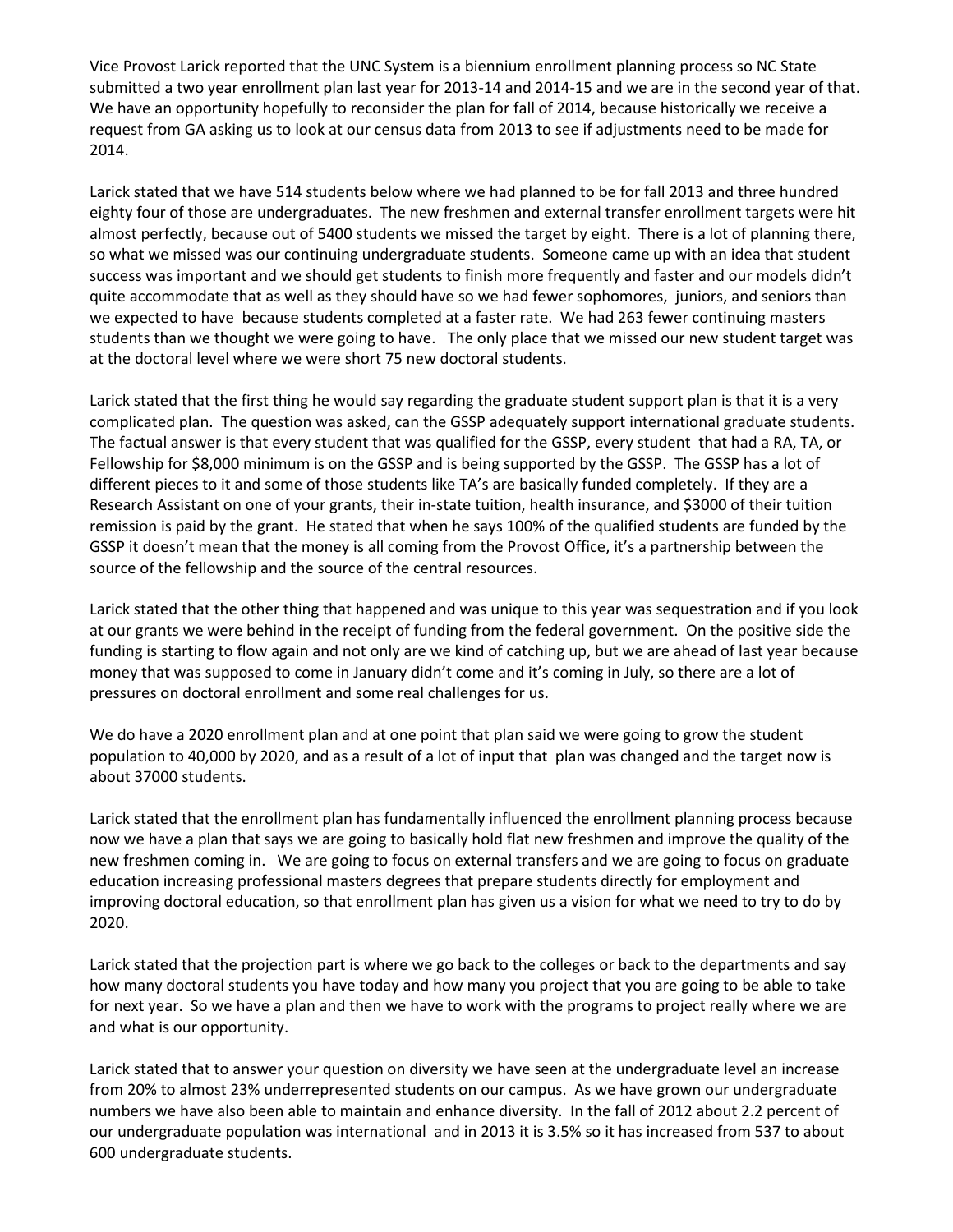#### *Questions and Comments*

## *How does professional masters degrees stack up against PhDs? Is there a distinction for professional masters degrees—is that a good place to grow?*

Larick responded that he thinks that is a good place to grow because of our enrollment planning and our institution's admission. The university has a history of training career ready professional master students.

## *In terms of the 12 cell matrix are all master degrees equal?*

Larick stated that the 12 cell is a three by four table so there is bachelor, master, doctoral and then there is categories 1,2,3,4 and category is where you would differentiate between the Humanities, Social Sciences, Physical and Mathematical Sciences and Engineering.

*One of the comments that I have heard is that it used to be that when you had graduate students on GSSP if they needed a one semester extension to get something to happen to their research that they would be funded and now that that has changed, that if someone has an international student the amount of money that the department is liable for that the department is required to come up with is so daunting that people are less likely to bring in international students*.

Larick stated that a domestic student has an opportunity to apply for residency for tuition purposes in the State of North Carolina. The graduate student support plan has a set time limit. If a student goes beyond that, they can stay in the GSSP but the funding goes from the central source, so the three quarters of the tuition remission that the central source was paying for that student is no longer paid centrally and is now expected to be paid by the department or the PI, so yes that was a change that happened. This would be the second year.

## *What voice can the faculty have in the choosing decision of freshmen versus transfer students?*

Larick stated that the question was asked, where the faculty can and where can the Faculty Senate have input and he thinks that is the place where the faculty and Faculty Senate should have input. The biennium plan, what we are going to submit for fall of 2014 gets down into the weeds. The big picture is what is the university's involvement? What is our goal for 2020 and what are the guiding principles behind that and that is where he thinks programs and faculty and Faculty Senate should have the opportunity to have input.

# *The declining graduate degrees that you mentioned, is this a national trend? What kind of tools do you have in order to recruit the larger number of STEM PhDs that we want to help run the enrollment plan?*

Larick stated that the answer to the first question, national trend on last year and this year doctoral education was up nationally about 2% each year so there was a slight growth in doctoral education. North Carolina State University held our own last year in total numbers even though we didn't hit our new enrollment target. Missing our new enrollment target this year and last year actually has resulted in a decrease.

*The Provost alluded to this earlier, that we have been meeting budget cuts by cannibalizing vacant lines. I'm in a program where we are meeting our MA and PhD student goals but don't have the faculty to teach them for the next couple of years.* 

Larick stated that when people ask him how we are going to accomplish our enrollment growth he tells them that we are going to hire more tenure track faculty. . The other problem is with the one year budget return money. Vacant positions that have been returned accounted this year for 81 doctoral stipends TAs. "It's about \$1.5M of stipend funding returned that will cost \$4 million in enrollment growth funding , but I have to say that I understand very clearly that the colleges and departments don't have anything else." That is what they have to give back when we do this non-strategically every year for the last ten years.